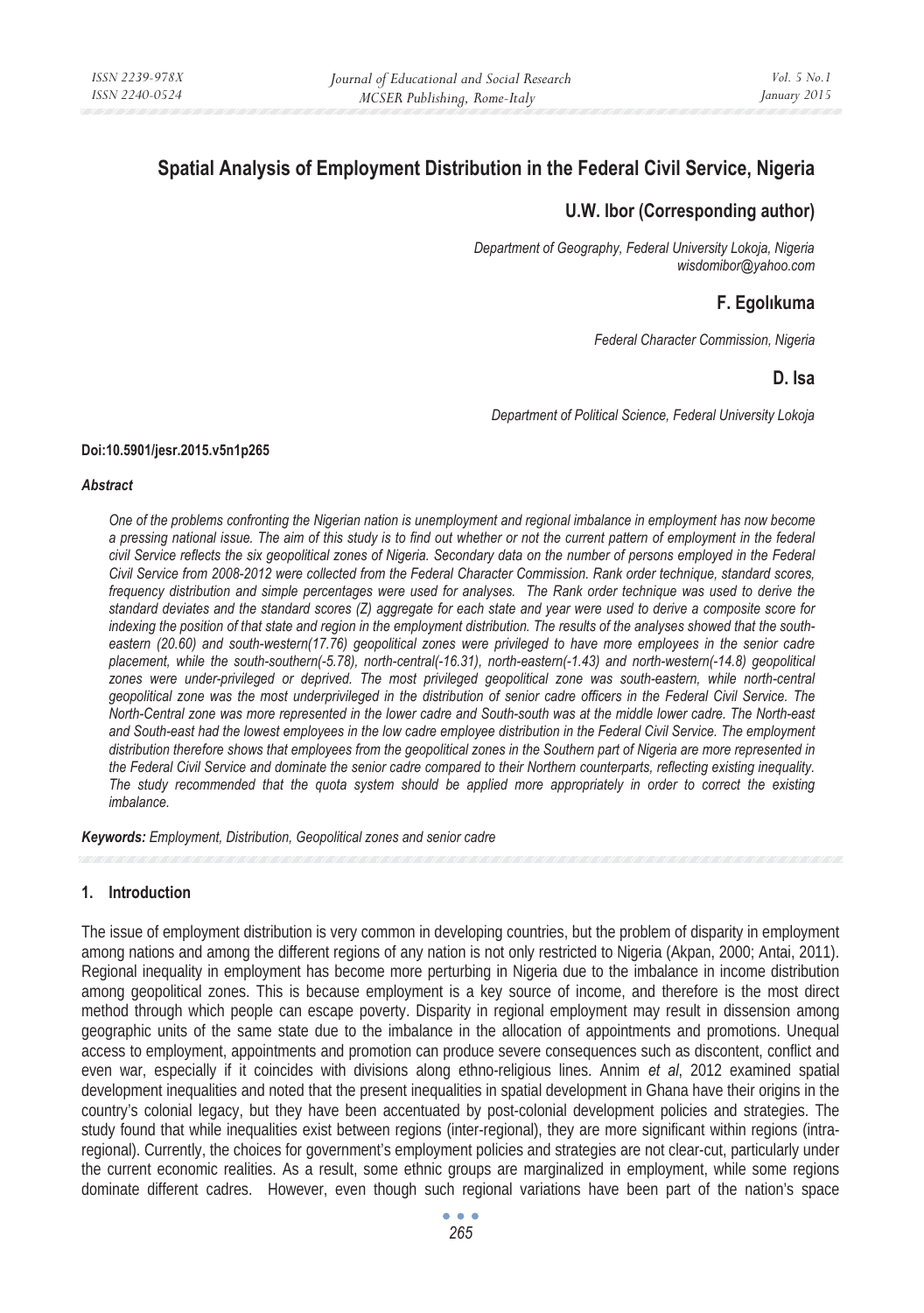| ISSN 2239-978X | Journal of Educational and Social Research | <i>Vol.</i> 5 $No.1$ |
|----------------|--------------------------------------------|----------------------|
| ISSN 2240-0524 | MCSER Publishing, Rome-Italy               | January 2015         |
|                |                                            |                      |

economy over the years, the patterns are yet to be established (Mancini, 2009; Aderamo and Aina, 2011).

One of the problems confronting the Nigerian nation is unemployment and how to achieve equal regional representation in employment has now become a pressing national problem. Akintoye and Utang (2012) worked on spatial disparity in employee composition in the oil industry in Nigeria and the implication of the federal character policy. The study reported that employment quota in NNPC vary widely at a sub- regional level, including geopolitical variations, at and within states, in the geopolitical zones. One of the most contentious issues has been the place of quota system and meritocracy in employment, appointments and promotion. The Federal Character principle which gave rise to quota system in Nigeria was established to solve the problems of inequality and marginalization as expressed by certain parts of Nigeria. Unfortunately according to a scholar its application has created more problems than it intended to solve, thereby leaving the country with a lopsided or skewed employment distribution. Among other reasons for introducing the quota system were because of imbalance in employment distribution. Since its introduction, the federal government has used the quota system as a policy instrument in recruiting people into all federal government establishments and ministries, notwithstanding, inequality in regional representation has not been adequately addressed (Fajana et al., 2011), and studies on employment distribution in Nigeria among geographic units are not readily available in the literature. This suggests that not much research work has been carried out to understand the spatial pattern of employment distribution across the six geopolitical zones. Apart from the fact that much of the existing studies focused on the pattern of socio-economic development, these researches show regional bias, as majority of the works were done in the Southwestern geopolitical zone (Mabogunje, 1974; Oyebanji, 1981; Tanimowo, 1988; Olamiju and Olujimi, 2011; Aderamo and Aina, 2011). However, relatively few scanty studies have been documented to show the general pattern of employment distribution in Nigeria (Akintoye and Utang, 2012). This study intends to find out whether or not the current pattern of employment in the federal civil Service reflects the six geopolitical zones of Nigeria. Although , the Geopolilical arrangement is not contained in the 1999 Constitution but it is manifested in the Nigeria's present political realities and praxis.

# **2. Study Area**

Nigeria is a country in West Africa. Nigeria shares land borders with the Republic of Benin in the west, Chad and Cameroon in the east, and Niger in the north. Its coast lies on the Gulf of Guinea in the south and it borders Lake Chad to the northeast. Nigeria, a country inhabited by 470 ethnic groups, distinguished by language, customs and religious beliefs, also vary in education and level of employment in the different sectors of the economy. It has a North - South divide, but politically divided into six geopolitical zones; three in each of the major divisions. The southern region of the country is traditionally considered to have much higher levels of education and employment in the public sector than groups in the northern region. In 2003 the unemployment rate was 10.8 percent overall; urban unemployment of 12.3 percent exceeded rural unemployment of 7.4 percent. Nigeria's economy is struggling to leverage the country's vast wealth in fossil fuels in order to displace the crushing poverty that affects about 57 percent of its population. Economists refer to the coexistence of vast natural resources wealth and extreme personal poverty in developing countries like Nigeria as the "paradox of plenty" or the "curse of oil." Nigeria ranked 151 out of 177 countries in the United Nations Development Index in 2004—and non-energy-related infrastructure is inadequate. Recently, the government has been attempting to implement an economic reform program called the National Economic Empowerment Development Strategy (NEEDS). The purpose of NEEDS is to raise the country's standard of living through a variety of reforms. The government hopes that NEEDS will create 7 million new jobs, diversify the economy, boost non-energy exports, increase industrial capacity utilization, and improve agricultural productivity.

# **3. Research Methodology**

The study used secondary data only. The data on the number of persons employed for five years (2008-2012) were collected from the Federal Character Commission. The Rank order technique, standard scores, frequency distribution and simple percentages were used for analyses. Rank order technique, using standard scores additive model is a very useful analytical technique that appears appropriate for the analysis. The analysis gives standard deviates. For the method, the raw data was weighted by the number variable for each indicator to give the weighted score for each year and state in each measure. The standard scores (Z) for each state and year were then summed up to get aa composite score and by so doing indexing the position of that state and region in the whole distribution of values. The method is given by the equation: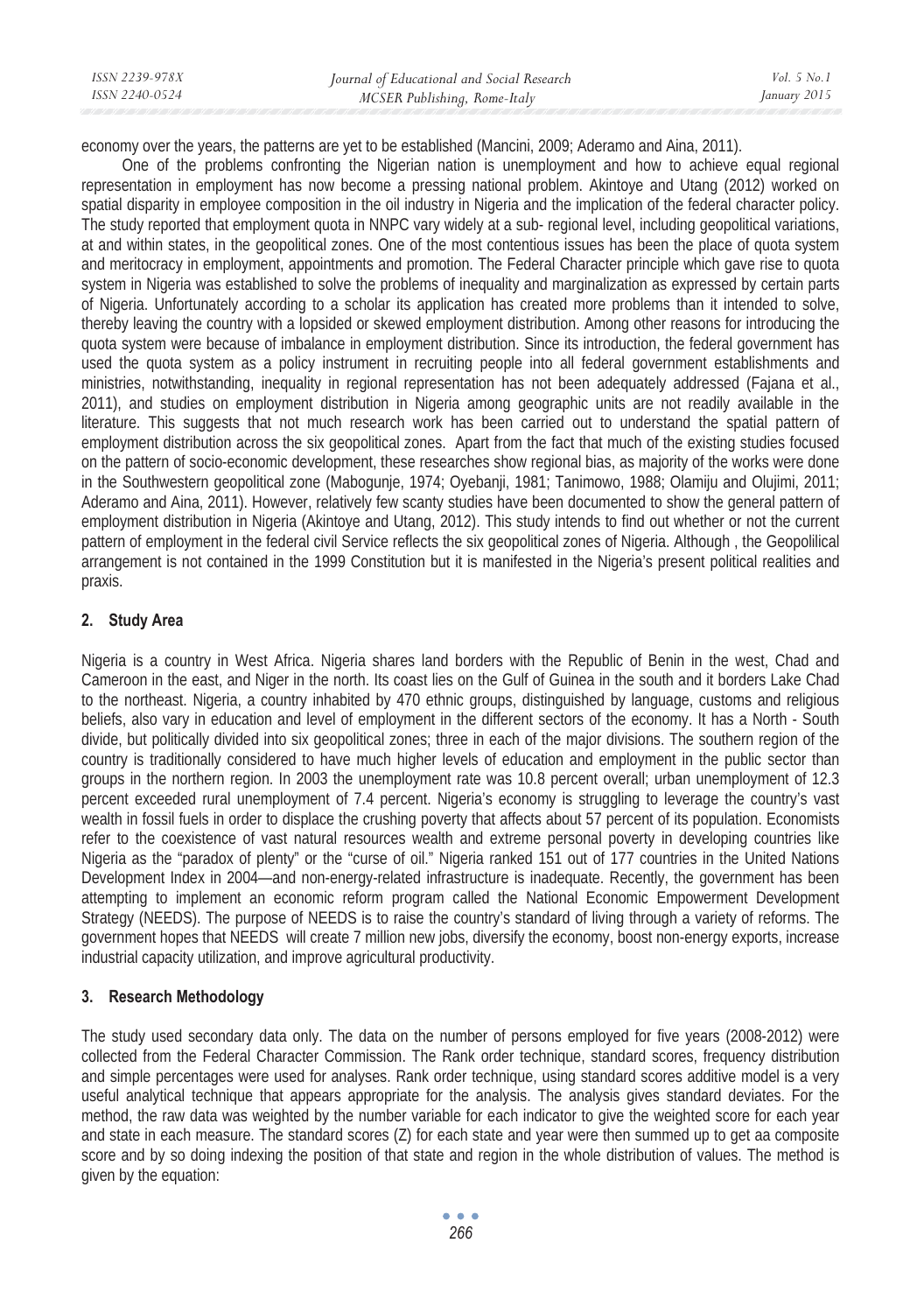$Z =$  standard score for area i given by

$$
Z = \frac{X - \bar{x}}{S}
$$

In which  $x =$  score for a variable

 $X =$  mean value

 $S =$  standard deviation.

The model involves the computation of series of standard scores for the employment variables. These provide a mean to classify and rank the states on a common measure/scale. The classification and ranking of states is to show the relative position of each of the states and how each fared in employment during the period under review. Following the works of Ghaffar (1987), two methods have been used; the first one consists of a mere ordering of the state and regions according to the individual variables and the summation of their ranks. The second and more common method applies basically the same principles as the first one, but uses all the information available and thus allows for the cumulative effects of the previously standardized scores. With these computations, the aim of using Rank order technique was possibly to determine the magnitude of differences that exist among the states in terms of the number of persons employed as well as to ascertained privilege and deprived areas in the overall distribution of employment, and very importantly for this study, to ascertain whether or not certain states or geopolitical zones have become advantaged while others have been disadvantaged in employment within the period under study.

 In order to determine the magnitude of spatial inequalities that exist among states in terms of the the distribution of education, position (cadre) and placement in the Federal Civil Service; as well as to ascertain privileged and deprived states in the overall distribution of opportunities, the standard scores additive model was used. The Z-score variate has been used to analyse the spatial variation in the distribution of education across the state in Nigeria. Z-score variate has been used extensively to determine pattern of distribution of a phenomenon (Oyebanji, 1986; Aderamo & Aina, 2011). Also, the composite measures of inequalities in which all indicators and their variables have contributed is shown. This method has been widely used (Ademiluyi, 1997;Aderamo & Aina, 2011; Ita et al., 2012). The technique has the advantage of simplicity in calculation (it can be calculated manually) and the merit of providing a base level (i.e. the zero mean) against which the privileged and the under-privileged can be measured. Therefore, in the scores obtained from this standard deviate technique, areas with positive scores were regarded as privileged or advantaged, while those with negative scores were considered deprived, underprivileged or disadvantaged (Aderamo & Aina, 2011; Ita et al., 2012).

# **4. Results**

## *4.1 Spatial Pattern of Inequalities in the Employee Distribution*

In order to demonstrate the pattern of inequality in the employment distribution in the senior and junior cadre, weighted raw values of the states on every variable for 5 years were transformed into standard scores. The transformation gives scores that form the matrix represented in Tables 4.1.1a, b and 4.1.2. The summation of the scores for standard deviate each state results in the composite score in senior cadre distribution in the Federal Civil Service for the years under review.

# *4.1.1 Spatial Pattern of Inequalities in Senior Cadre Distribution*

The senior cadre represents employees occupying top administrative, executive, operational and management positions/offices among other sensitive offices in the Federal Civil Service. The table show the (summed) deviates for the period 2008 to 2012. Focusing on the signs of the composite deviates, fifteen (15) state were found to be privileged with regard to senior cadre placement, while twenty (20) states were under-privileged or deprived. The privileged states were Abia, Akwa Ibom, Anambra, Borno, Edo, Gombe, Imo, Kano, Kwara, Ogun, Ondo, Osun, Oyo, Rivers and Yobe. It is important to note the primacy of Anambra and Kwara states. These states have the highest standard positive deviate of +9.18 and +8.14 respectively accounting for thrice as much as the scores of some states in the privileged group put together. This picture portrays a highly polarised spatial structure of senior cadre placement. The scores of the twenty (20) under-privileged states ranged from -0.23 for Lagos state which was the least deprived to -9.04 for Bayelsa state which was the most deprived of all the deprived states. A closer look at the scores on the table reveals that states such as Anambra and Kwara states among others had positive scores in all the five time period (Table 4.1.1a). Thus, states with negative scores in varying degrees are indicative of the privilege and under-privilege picture in the distribution of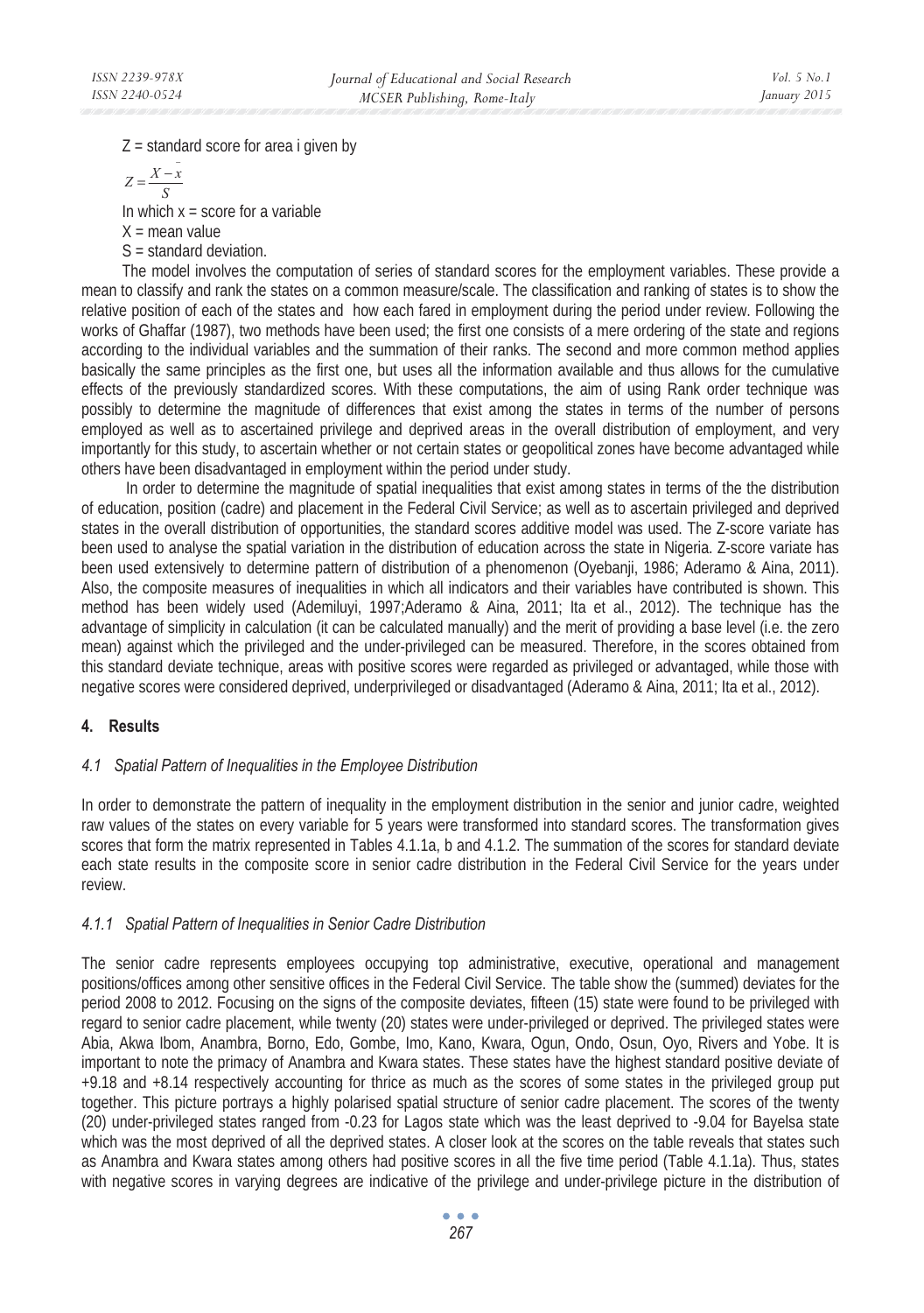| ISSN 2240-0524<br>MCSER Publishing, Rome-Italy | January 2015 |
|------------------------------------------------|--------------|

employees in the senior cadre. There exist cases of compounded advantage and conpounded disadvantage in cadre placement and distribution in the Federal Civil Service.

In addition the information displayed in Fig 4.1.1a shows varying pattern of inequality in the distribution of senior cadre in the Federal Civil Service. The figure clearly shows disadvantaged or less privileged as well as advantaged states. It also shows states that are fairly advantaged such as Ebonyi and Lagos states. In all, the information shown in Table 4.1.1a and Figure 4.1.1a implies that some states are over placed than others, which indeed is a sign of inequality in cadre distribution.

| <b>Table 4.1.1a:</b> Standard deviates/scores of senior cadre distribution |  |  |
|----------------------------------------------------------------------------|--|--|
|----------------------------------------------------------------------------|--|--|

| <b>State</b>       | <b>Senior Cadre</b> |         |         |         |         |           |
|--------------------|---------------------|---------|---------|---------|---------|-----------|
|                    | 2008                | 2009    | 2010    | 2011    | 2012    | Composite |
| Abia               | 1.24                | 1.23    | 0.29    | 1.04    | 0.89    | 4.69      |
| Adamawa            | 0.33                | $-0.28$ | $-0.5$  | $-0.19$ | 0.17    | $-0.47$   |
| Akwa Ibom          | 0.63                | 0.92    | 0.03    | 0.79    | 0.41    | 2.78      |
| Anambra            | 1.84                | 1.83    | 2.39    | 1.04    | 2.08    | 9.18      |
| Bauchi             | $-0.88$             | $-0.58$ | $-1.81$ | $-1.41$ | $-1.27$ | $-5.95$   |
| Bayelsa            | $-2.7$              | $-2.08$ | $-1.81$ | $-1.9$  | $-0.55$ | $-9.04$   |
| Benue              | 0.02                | 0.32    | $-0.5$  | $-0.67$ | $-1.03$ | $-1.86$   |
| Borno              | 0.63                | 1.53    | 0.29    | $-0.19$ | 0.41    | 2.67      |
| <b>Cross River</b> | $-0.58$             | $-0.58$ | $-0.76$ | $-0.92$ | $-0.79$ | $-3.63$   |
| Delta              | $-0.88$             | $-0.88$ | 0.03    | 0.79    | 0.65    | $-0.29$   |
| Ebonyi             | 0.02                | $-0.28$ | 0.29    | 0.3     | 0.17    | 0.5       |
| Edo                | 0.33                | 1.23    | 0.29    | 0.3     | 0.17    | 2.32      |
| Ekiti              | $-0.88$             | $-1.48$ | $-0.23$ | $-0.19$ | $-0.31$ | $-3.09$   |
| Enugu              | $-0.58$             | $-0.58$ | 0.03    | 0.06    | $-0.31$ | $-1.38$   |
| FCT                | $-1.49$             | $-1.78$ | $-1.81$ | $-1.41$ | $-1.75$ | $-8.24$   |
| Gombe              | 0.63                | 0.92    | 0.82    | 0.79    | 0.17    | 3.33      |
| Imo                | 1.54                | 0.62    | 1.6     | 1.77    | 2.08    | 7.61      |
| Jiqawa             | 0.02                | $-0.28$ | $-0.5$  | $-0.43$ | $-0.79$ | $-1.98$   |
| Kaduna             | $-0.58$             | 0.02    | $-0.5$  | $-0.43$ | $-0.55$ | $-2.04$   |
| Kano               | 1.24                | 0.92    | 1.08    | 1.04    | 0.89    | 5.17      |
| Katsina            | $-0.28$             | $-0.88$ | $-0.76$ | $-0.67$ | $-0.79$ | $-3.38$   |
| Kebbi              | $-0.88$             | $-1.48$ | $-0.5$  | $-0.67$ | 0.65    | $-2.88$   |
| Kogi               | $-0.88$             | $-0.58$ | $-0.76$ | $-0.92$ | $-1.51$ | $-4.65$   |
| Kwara              | 0.63                | 1.53    | 2.13    | 2.01    | 1.84    | 8.14      |
| Lagos              | 0.33                | 0.62    | $-0.23$ | 0.06    | $-0.55$ | 0.23      |
| Nassarawa          | 0.02                | $-0.28$ | $-1.28$ | $-1.16$ | $-1.03$ | $-3.73$   |
| Niger              | 0.02                | 0.02    | $-0.23$ | $-0.67$ | $-0.07$ | $-0.93$   |
| Oqun               | 1.84                | 1.53    | 1.08    | 1.04    | 0.89    | 6.38      |
| Ondo               | 1.24                | 0.32    | 1.08    | 1.77    | 1.36    | 5.77      |
| Osun               | 1.24                | 0.92    | 1.08    | 1.28    | 0.65    | 5.17      |
| Oyo                | 0.63                | 0.32    | 0.82    | 0.79    | 0.65    | 3.21      |
| Plateau            | $-1.19$             | $-0.88$ | $-1.02$ | $-0.92$ | $-1.03$ | $-5.04$   |
| <b>Rivers</b>      | 0.02                | 0.32    | 0.55    | 0.3     | 0.89    | 2.08      |
| Sokoto             | $-0.88$             | $-0.88$ | $-0.5$  | $-0.92$ | $-0.79$ | $-3.97$   |
| Taraba             | $-0.58$             | $-0.28$ | $-0.23$ | $-0.43$ | $-0.79$ | $-2.31$   |
| Yobe               | 0.02                | 0.02    | 0.55    | 0.3     | 0.41    | 1.3       |
| Zamfara            | $-1.19$             | $-1.18$ | $-0.5$  | $-1.41$ | $-1.51$ | $-5.79$   |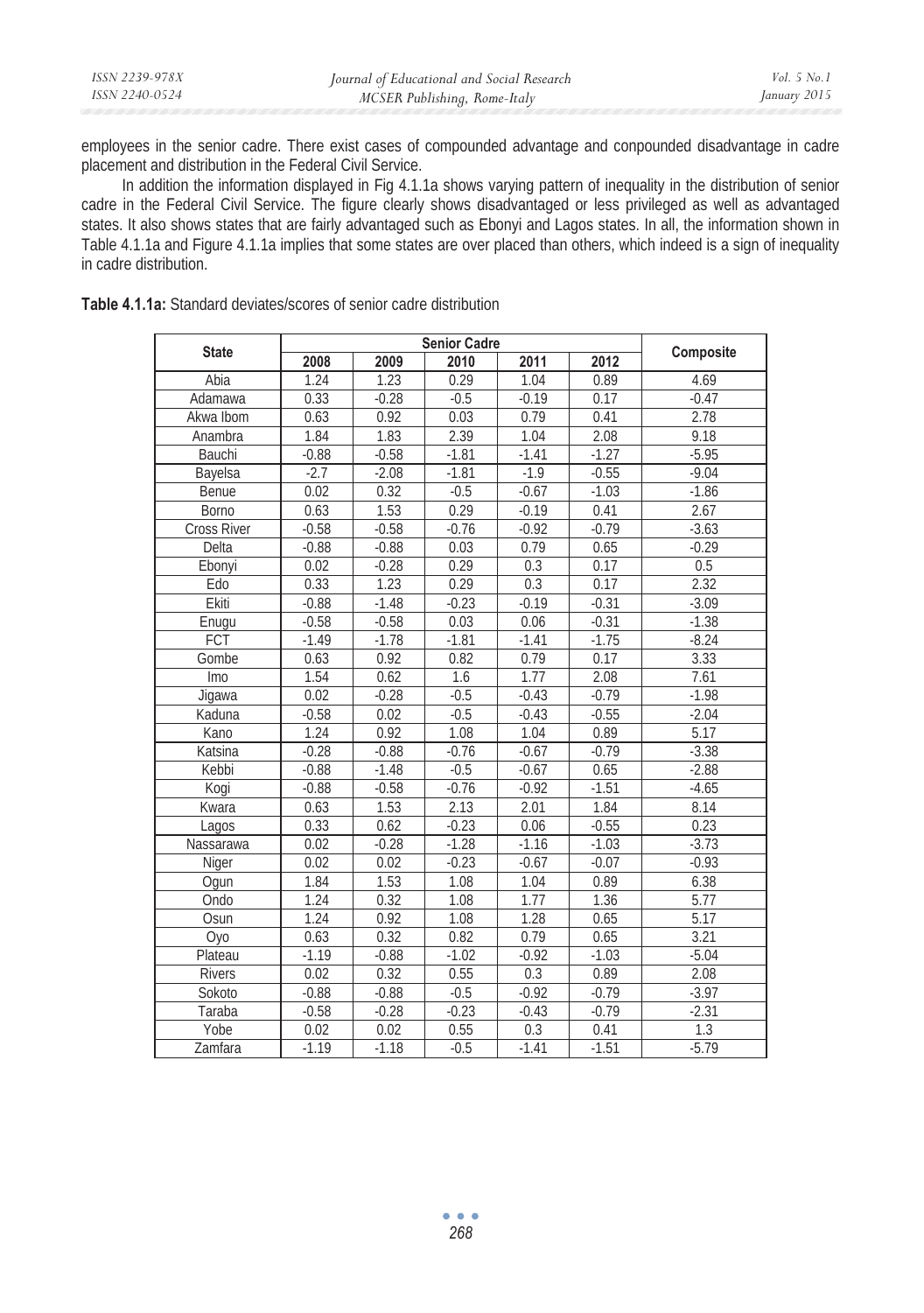

**Fig. 4.1.1a:** Senior cadre distribution in the Federal Civil Service

The result presented in Table 4.11b reveals some level of disparity and inequality in the distribution of employees above the grade level 12. The result shows that eighteen (18) states had employees in the Federal Civil Service who were above the grade level 12. The states were Bauchi, Anambra, Benue, Ebonyi, Edo, Enugu, Gombe, Imo, Kaduna, Kano, Kebbi, Kogi, Kwara, Lagos, Niger, Plateau, Sokoto and Yobe. Interestingly, Imo state was the most privileged (+12.92) because it had the highest number of employees in the Federal Civil Service who were above the grade level 12. Also, among the advantageous states, Anambra was the least privileged with standard score value of 0.5 (Table 4.1.1b) Furthermore, nineteen (19) states were deprived in terms of the number of employees above the grade level of 12. These states had fewer numbers of employees at that grade level. The states with the fewest numbers of employees (most deprived) at the grade level above 12 were Zamfara and Bayelsa with negative standard score values of -7.37 and -7.17 respectively. More so, Ekiti State which is nationally adjudged as the most educated ridiculously the least among the underprivileged states with standard score value of -0.14. The result in the table therefore shows varying pattern of inequality and disproportion in the distribution of employees with senior grade level. This calls for concern as some of the deprived or less advantageous states have high number employees with post-secondary qualification.

Additionally, the information presented in Fig 4.1.1b shows states that have more employees above the grade level 12 in the Federal Civil Service. It also, shows clearly, most privileged and most disadvantaged states. Indeed, the figure reveals there is inequality in the distribution of employees above the grade level 12 in the Federal Civil Service.



**Fig 4.1.1b:** Distribution of employees with senior grade level in the Federal Civil Service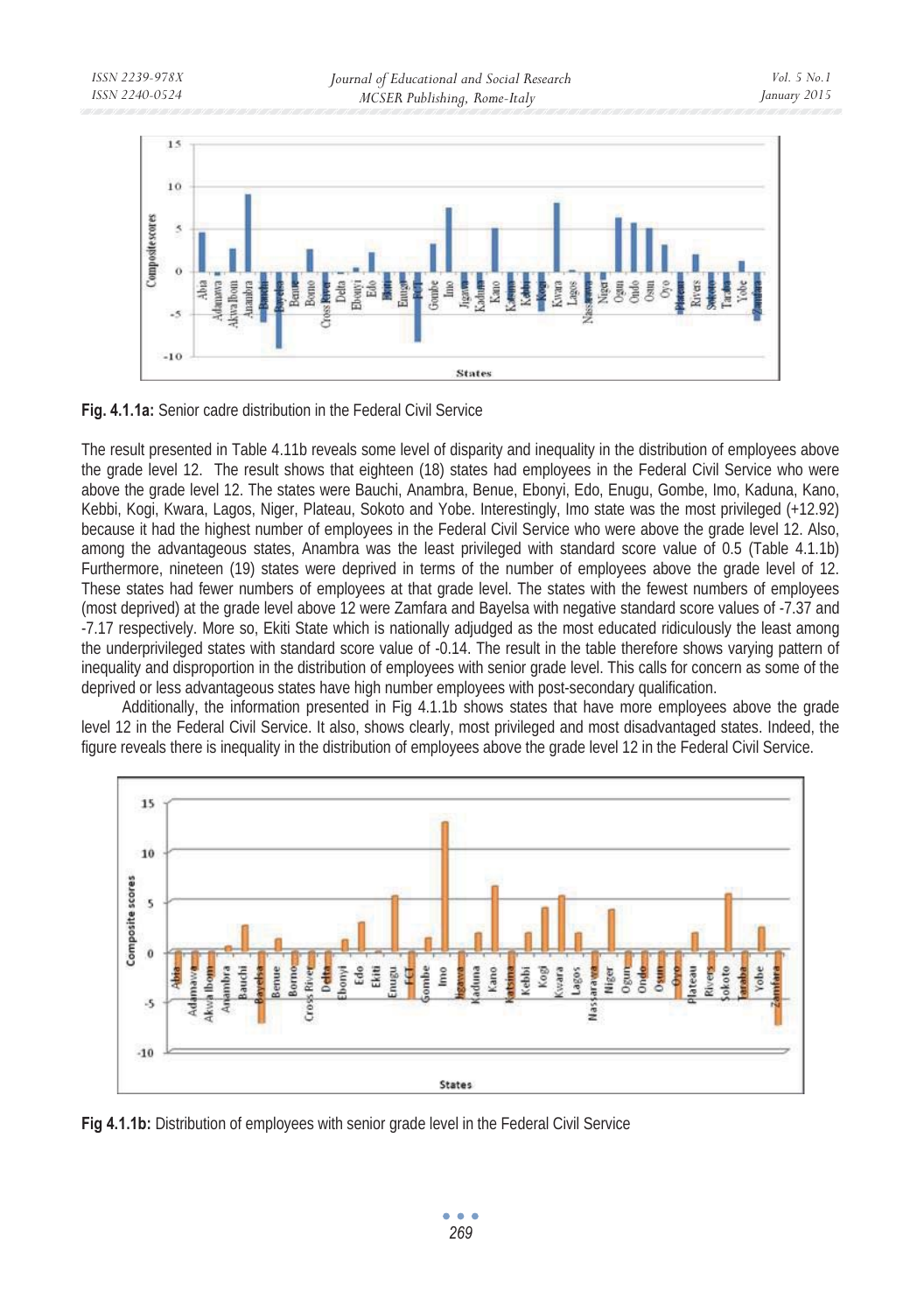| Table 4.1.1b: Standard deviates/scores of junior cadre distribution |  |
|---------------------------------------------------------------------|--|
|---------------------------------------------------------------------|--|

|                    | <b>Junior Cadre</b> |                   |         |         |                  |           |
|--------------------|---------------------|-------------------|---------|---------|------------------|-----------|
| <b>State</b>       | 2008                | $\overline{2009}$ | 2010    | 2011    | 2012             | Composite |
| Abia               | $-0.28$             | $-0.3$            | 0.33    | $-0.64$ | $-0.42$          | $-1.31$   |
| Adamawa            | $-0.28$             | 0.67              | $-0.06$ | $-0.31$ | 0.42             | 0.44      |
| Akwa Ibom          | 1.51                | 1.15              | 1.11    | 0.36    | 0.84             | 4.97      |
| Anambra            | $-2.06$             | $-2.23$           | $-1.62$ | 0.36    | $-1.26$          | $-6.81$   |
| Bauchi             | $-0.28$             | $-0.3$            | 0.33    | 0.03    | $\mathbf 0$      | $-0.22$   |
| Bayelsa            | 0.62                | $-0.3$            | 1.11    | 1.03    | 1.26             | 3.72      |
| Benue              | 0.17                | $-0.3$            | 0.33    | 0.36    | 1.26             | 1.82      |
| Borno              | $-0.72$             | $-2.23$           | $-1.62$ | $-0.98$ | $-1.67$          | $-7.22$   |
| <b>Cross River</b> | 1.96                | 2.12              | 1.88    | 1.36    | 0.84             | 8.16      |
| Delta              | 0.17                | 0.18              | $-0.06$ | $-0.64$ | $-0.84$          | $-1.19$   |
| Ebonvi             | $-1.17$             | $-0.78$           | $-1.23$ | $-1.31$ | $-1.26$          | $-5.75$   |
| Edo                | 0.62                | $-1.75$           | 0.33    | 0.36    | $\mathbf 0$      | $-0.44$   |
| Ekiti              | $-0.28$             | 0.67              | $-0.45$ | 3.04    | $\mathbf 0$      | 2.98      |
| Enugu              | $-0.28$             | $-0.3$            | $-0.45$ | $-0.64$ | $\overline{0}$   | $-1.67$   |
| FCT                | $-0.28$             | 0.18              | $-0.45$ | $-0.98$ | $-0.84$          | $-2.37$   |
| Gombe              | $-1.17$             | 0.18              | $-0.84$ | $-0.64$ | $-0.42$          | $-2.89$   |
| <b>Imo</b>         | $-1.62$             | $-0.3$            | $-1.62$ | $-1.31$ | $-0.42$          | $-5.27$   |
| Jigawa             | 0.17                | 0.18              | $-0.45$ | $-0.31$ | $\Omega$         | $-0.41$   |
| Kaduna             | 1.96                | 1.15              | 2.66    | 2.37    | 2.09             | 10.23     |
| Kano               | 0.62                | 1.63              | 0.72    | 0.7     | 1.26             | 4.93      |
| Katsina            | $-0.72$             | $-0.78$           | $-0.45$ | $-0.64$ | $-1.26$          | $-3.85$   |
| Kebbi              | $-0.72$             | 0.18              | $-0.84$ | $-1.31$ | $-0.84$          | $-3.53$   |
| Kogi               | 1.96                | 1.15              | 1.11    | 0.7     | 0.84             | 5.76      |
| Kwara              | 0.62                | $-0.78$           | $-0.84$ | $-0.64$ | $\boldsymbol{0}$ | $-1.64$   |
| Lagos              | 0.62                | 1.63              | 0.33    | $-0.64$ | $-0.42$          | 1.52      |
| Nassarawa          | 0.17                | 0.67              | 0.72    | 0.7     | 0.84             | 3.1       |
| Niger              | 0.17                | 0.67              | $-0.84$ | $-0.64$ | $-0.42$          | $-1.06$   |
| Oqun               | $-0.72$             | $-0.3$            | $-0.84$ | $-0.64$ | $-0.42$          | $-2.92$   |
| Ondo               | $-1.62$             | $-0.3$            | $-0.06$ | $-0.98$ | $-1.67$          | $-4.63$   |
| Osun               | $-0.72$             | $-0.78$           | 0.33    | 0.03    | 0.42             | $-0.72$   |
| Оуо                | $-0.72$             | $-0.78$           | $-0.45$ | $-0.64$ | $-1.26$          | $-3.85$   |
| Plateau            | 1.96                | 1.63              | 2.27    | 1.7     | 2.51             | 10.07     |
| <b>Rivers</b>      | 0.17                | $-0.3$            | 0.33    | 0.36    | $-0.84$          | $-0.28$   |
| Sokoto             | 0.17                | 0.18              | $-0.06$ | 0.7     | $\overline{0}$   | 0.99      |
| Taraba             | 0.62                | $-0.3$            | 0.33    | 0.36    | 1.26             | 2.27      |
| Yobe               | $-0.28$             | $-0.78$           | $-0.45$ | $-0.31$ | 0.42             | $-1.4$    |
| Zamfara            | $-0.28$             | $-0.3$            | $-0.45$ | $-0.31$ | $\boldsymbol{0}$ | $-1.34$   |

## *4.1.2 Spatial pattern of inequalities in the junior cadre distribution*

Junior cadre represents employees occupying bottom or lower administrative, executive, operational and management positions/offices among other sensitive offices in the Federal Civil Service. Table 4.1.2 shows that the distribution is unequal as privilege and deprivation exist among the states. The information depicted in the Table indicates that twelve (14) states were found to be privileged with regard to junior cadre placement. States with high number of junior cadre were Adamawa, Akwa Ibom, Bayelsa, Benue, Cross River, Ekiti, Kaduna, Kano, Kogi, Lagos, Nasarrawa, Plateau , Sokoto and Taraba. These states had the standard positive deviates of +1.00 and above. Interestingly, Kaduna and Plateau states had the highest number of employees of junior cadre with composite scores of +10.23 and +10.07 respectively. For states with low number of employees in the junior cadre, Bauchi, Rivers and Edo were in the lead with standard scores of -0.22, -0.28 and -0.44; while on the contrary, states with high number of junior employees in the Federal Civil Service included Borno, Anambra, Ebonyi and Imo states with negative standard scores of -7.22, -6.81, - 5.75 and -5.27 respectively. Thus, Borno had the lowest employees as junior cadre in the Federal Civil Service is concerned. In terms of absolute advantage shown as positive scores in all the variables, Kaduna was the state with the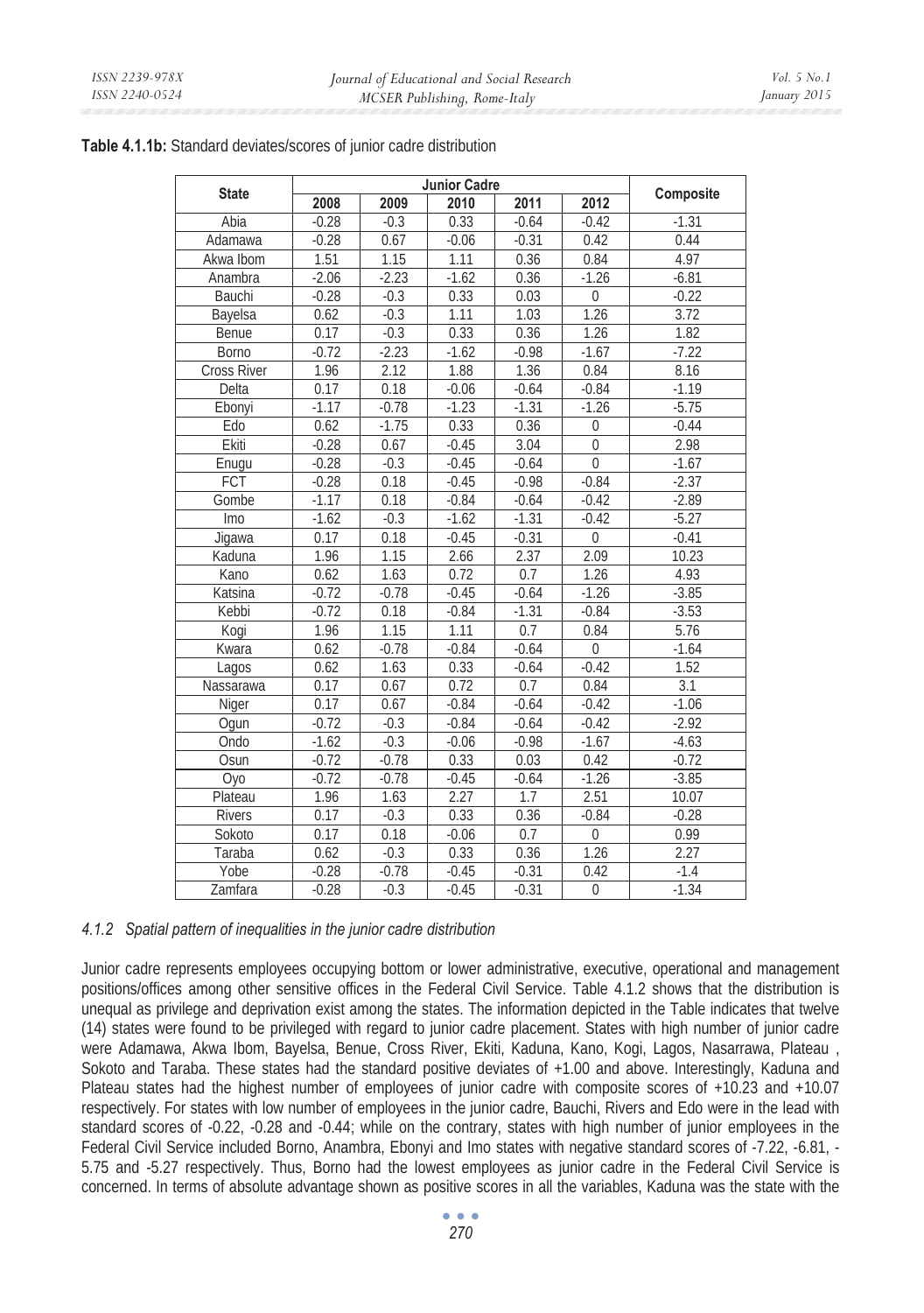| ISSN 2239-978X | Journal of Educational and Social Research | Vol. 5 No. 1 |
|----------------|--------------------------------------------|--------------|
| ISSN 2240-0524 | MCSER Publishing, Rome-Italy               | January 2015 |

most junior employees. There are some states with negetive scores in varying degrees in the five periods surveyed. This reveals the privilege – under-privilege picture in junior cadre distribution in Nigeria. There exist relative advantage and disadvantage in the employee distribution of this parameter.

 Furthermore, Fig 4.1.2 shows states with high, medium and low number of junior cadre employees in the Federal Civil Service, there by showing some pattern of inequality in the distribution of position/offices in the Federal Civil Service. As usual, the figure evidently shows disadvantaged and advantaged states in employee placement. The North-Central zone is more represented in the lower cadre while South-south is represented in the middle lower cadre. The North-east and South-east had the lowest employees in the low cadre employee distribution in the Federal Civil Service.

|                    | >12 Grade level |         |        |         |         |           |
|--------------------|-----------------|---------|--------|---------|---------|-----------|
| State              | 2008            | 2009    | 2010   | 2011    | 2012    | Composite |
| Abia               | $-1.46$         | $-1.52$ | 0.19   | $-0.07$ | $-0.39$ | $-3.25$   |
| Adamawa            | $-0.29$         | $-0.36$ | 0.19   | $-0.55$ | $-0.88$ | $-1.89$   |
| Akwa Ibom          | $-0.29$         | $-0.36$ | $-1$   | $-1.04$ | 0.11    | $-2.58$   |
| Anambra            | $-0.87$         | $-0.94$ | 0.79   | 0.42    | 1.1     | 0.5       |
| Bauchi             | 1.47            | 1.38    | 0.19   | $-0.07$ | $-0.39$ | 2.58      |
| Bayelsa            | $-2.04$         | $-2.1$  | $-1.6$ | $-1.04$ | $-0.39$ | $-7.17$   |
| Benue              | 0.3             | 0.22    | 0.19   | $-0.07$ | 0.6     | 1.24      |
| <b>Borno</b>       | $-0.29$         | 0.22    | $-0.4$ | $-0.55$ | $-0.39$ | $-1.41$   |
| <b>Cross River</b> | 0.88            | 0.8     | $-1$   | $-1.04$ | $-1.38$ | $-1.74$   |
| Delta              | $-0.87$         | 0.22    | $-1.6$ | $-0.55$ | $-0.39$ | $-3.19$   |
| Ebonyi             | 0.3             | 0.22    | $-0.4$ | $-0.07$ | 1.1     | 1.15      |
| Edo                | 0.88            | 0.8     | 0.19   | 0.42    | 0.6     | 2.89      |
| Ekiti              | $-0.87$         | $-0.94$ | 0.19   | 1.87    | $-0.39$ | $-0.14$   |
| Enugu              | 0.88            | 0.8     | 1.38   | 1.39    | 1.1     | 5.55      |
| <b>FCT</b>         | $-0.87$         | $-0.94$ | $-1$   | $-1.04$ | $-0.88$ | $-4.73$   |
| Gombe              | $-0.29$         | 0.8     | 0.79   | 0.42    | $-0.39$ | 1.33      |
| Imo                | 1.47            | 1.38    | 3.17   | 3.33    | 3.57    | 12.92     |
| Jigawa             | $-0.87$         | $-0.94$ | $-1$   | $-1.04$ | $-0.88$ | $-4.73$   |
| Kaduna             | 0.3             | 0.8     | 0.19   | 0.42    | 0.11    | 1.82      |
| Kano               | 1.47            | 0.8     | 0.79   | 1.87    | 1.59    | 6.52      |
| Katsina            | $-0.29$         | $-0.94$ | $-1$   | $-1.04$ | $-1.38$ | $-4.65$   |
| Kebbi              | 0.3             | 0.22    | 0.79   | 0.42    | 0.11    | 1.84      |
| Kogi               | 2.05            | 1.97    | 0.79   | $-0.07$ | $-0.39$ | 4.35      |
| Kwara              | 0.88            | 0.8     | 1.38   | 0.9     | 1.59    | 5.55      |
| Lagos              | 0.3             | 0.8     | 0.19   | $-0.07$ | 0.6     | 1.82      |
| Nassarawa          | $-0.29$         | $-0.36$ | $-1$   | $-0.55$ | $-0.39$ | $-2.59$   |
| Niger              | 1.47            | 1.38    | 0.79   | 0.42    | 0.11    | 4.17      |
| Ogun               | $-0.29$         | $-0.36$ | $-1$   | $-0.07$ | 0.11    | $-1.61$   |
| Ondo               | $-0.87$         | $-0.94$ | $-0.4$ | $-0.07$ | $-0.39$ | $-2.67$   |
| Osun               | $-0.87$         | $-0.94$ | $-0.4$ | $-0.55$ | $-0.39$ | $-3.15$   |
| Оуо                | $-0.87$         | $-0.94$ | $-1$   | $-1.04$ | $-0.88$ | $-4.73$   |
| Plateau            | 0.3             | 0.22    | 0.79   | 0.42    | 0.11    | 1.84      |
| <b>Rivers</b>      | $-0.87$         | $-0.94$ | 0.19   | $-0.55$ | 0.11    | $-2.06$   |
| Sokoto             | 1.47            | 1.38    | 1.38   | 0.9     | 0.6     | 5.73      |
| Taraba             | $-0.87$         | $-0.94$ | $-1$   | $-1.04$ | $-0.88$ | $-4.73$   |
| Yobe               | 0.88            | 0.8     | 0.19   | 0.42    | 0.11    | 2.4       |
| Zamfara            | $-1.46$         | $-1.52$ | $-1$   | $-1.52$ | $-1.87$ | $-7.37$   |

**Table 4.1.2:** Standard deviates/scores of senior grade level (>12)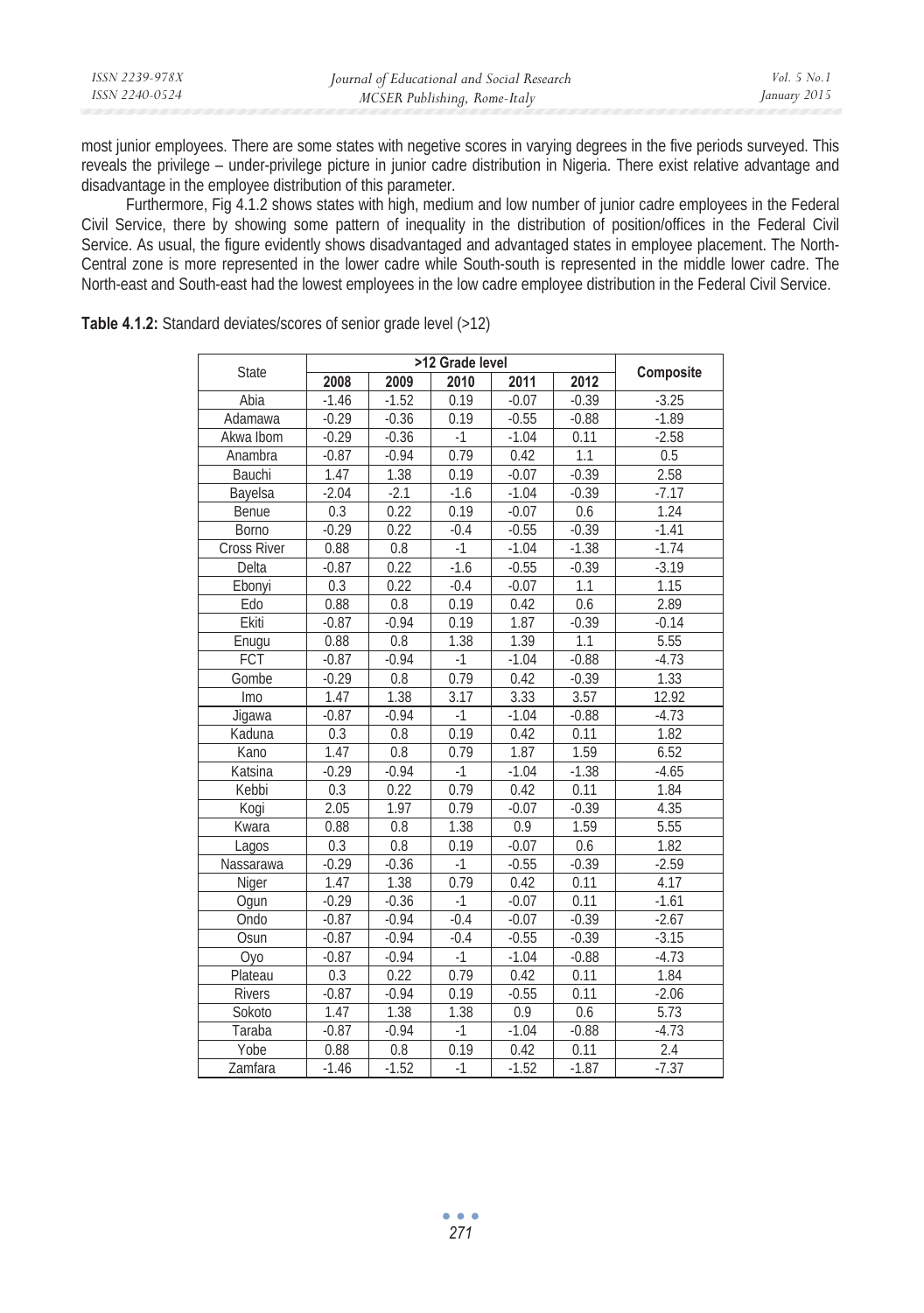



## *4.1.3 Spatial pattern of inequalities across geopolitical zones*

In this section of the study, the magnitude of spatial inequalities that exist among geopolitical zones in the Federal Civil Service is assessed. This will enable us find out privileged and disadvantaged/deprived states in the distribution of opportunities. The six geopolitical zones in Nigeria are: southeast (Anambra, Enugu, Ebonyi, Imo and Abia states; southsouth (Edo, Delta, Rivers, Bayelsa, Cross-River and Akwa-Ibom states); south-west (Lagos, Ogun, Oyo, Osun, Ondo and Ekiti states); north-central (Kwara, Kogi, Plateau, Nassarawa, Benue, Niger and F.C.T); north-east (Taraba, Adamawa, Borno, Yobe, Bauchi and Gombe states) and north-west (Sokoto, Zamfara, Kebbi, Kaduna, Katsina, Kano and Jigawa states). The analysis done here are for senior cadre distribution, post-secondary education and employees with grade level >12. Composite scores which is the summation of standard score values (Z-score) for the five years were used to display spatial pattern of inequality across geopolitical zones.

Information on the distribution of employees in the senior cadre in the Federal Civil Service is shown in Table 4.1.3. As noted earlier, senior cadre represents employees occupying top administrative, executive, operational and management positions/offices among other sensitive offices in the Federal Civil Service. A cursory look at the signs of the composite deviates reveals that the south-eastern and south-western geopolitical zones were privileged to have more employees in the senior cadre placement, while the south-southern, north-central, north-eastern and north-western geopolitical zones were under-privileged or deprived. The most privileged geopolitical zone was south-eastern, while north-central geopolitical zone was the most underprivileged in the distribution of senior cadre officers in the Federal Civil Service. The result therefore shows a high level of inequality in the in senior cadre placement and distribution in the Federal Civil Service.

| <b>Geopolitical Zones</b> | <b>Composite scores</b> |
|---------------------------|-------------------------|
| South-east                | 20.60                   |
| South-west                | 17.76                   |
| South-south               | $-5.78$                 |
| North-central             | $-16.31$                |
| North-east                | $-1.43$                 |
| North-west                | $-14.87$                |

**Table 4.1.3a:** Composite scores of senior cadre distribution

**Source:** Researchers' fieldwork, 2014.

The information presented in Table 4.1.3a is further explained with Fig. 4.1.3a. The figure shows most privileged and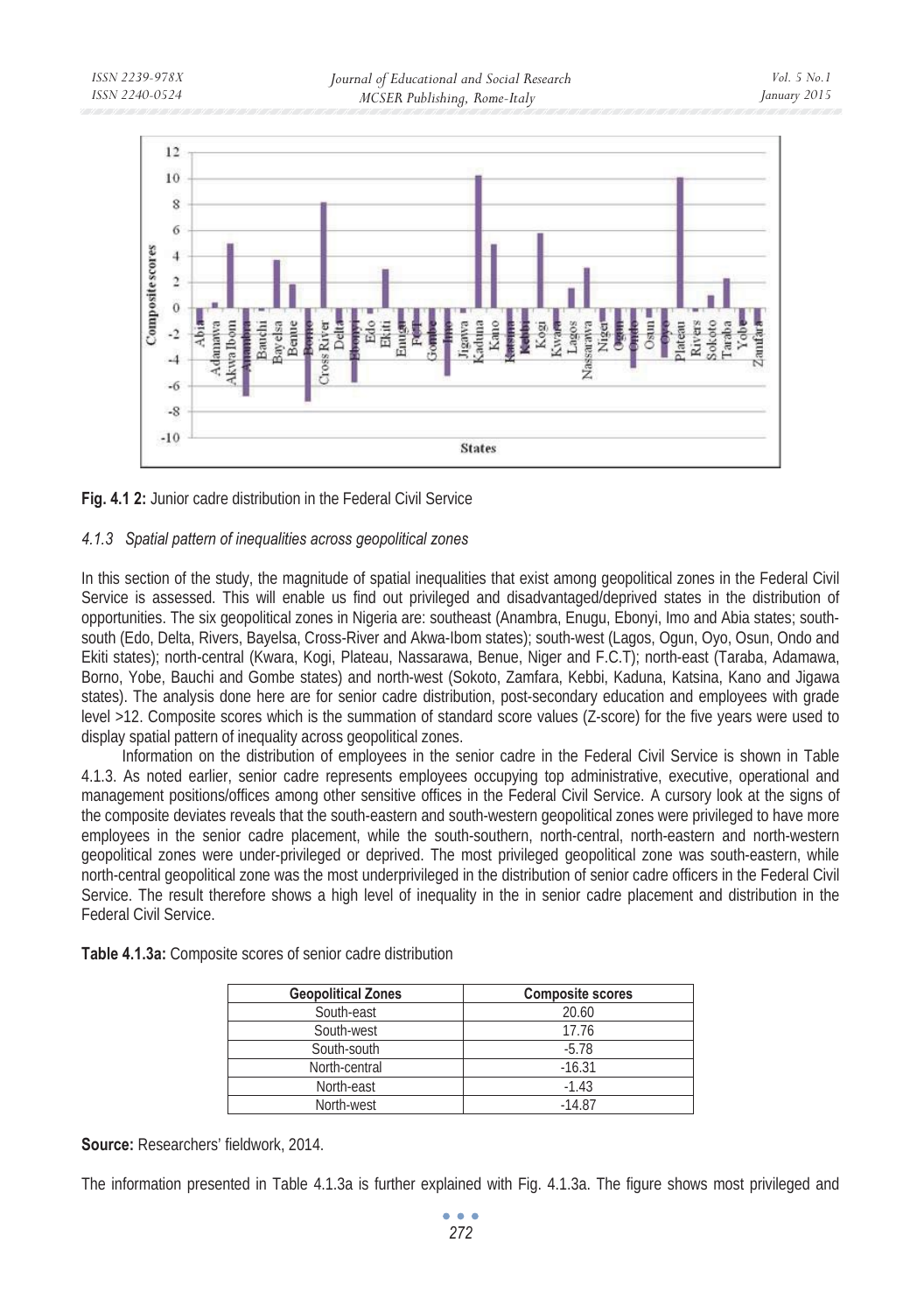most deprived geopolitical zones. As noted above, the most advantageous zone is the south-eastern geopolitical zones closely followed by the south-western geopolitical zone. On the deprived zones, north-central geopolitical was most disadvantageous, closely followed by the north-western geopolitical zone. The less disadvantageous was the northeastern geopolitical zone. The figure shows a discernible pattern of inequality in senior cadre distribution in the Federal Civil Service for the years under review.



**Fig 4.1.3a:** Distribution of senior cadre across geopolitical zones

The information depicted in Table 4.1.3b reveals that the southeastern and north-central geopolitical zones were privileged to have more employees above the greater level of 12 in the Federal Civil Service, while the south-western, south-southern, north-eastern and north-western geopolitical zones had fewer employees in the Federal Civil Service at senior grade level (grade level greater than 12). However, the most advantaged geopolitical zone with senior grade employees was south-eastern, while south-southern geopolitical zone was the most underprivileged in the distribution of employees in the Federal Civil Service with grade level greater than 12. There result therefore shows inequality exists among the geopolitical zones in the distribution of senior grade employees.

| <b>Geopolitical Zones</b> | <b>Composite scores</b> |
|---------------------------|-------------------------|
| South-east                | 16.87                   |
| South-west                | $-10.48$                |
| South-south               | $-13.85$                |
| North-central             | 9.83                    |
| North-east                | $-1.72$                 |
| North-west                | $-0.84$                 |

Table 4.1.3b: Composite scores of senior grade level (>12) across geopolitical zones

**Source:** Researchers' fieldwork, 2014.

Fig 4.1.3b reveals that inequality and disproportion exists in senior grade level in the Federal Civil Service with the southeastern and north-central geopolitical zones enjoying high proportion of emplotees. These zones had high number of employees in the Federal Civil Service with senior grade level (>12). Apparently, the south-southern geopolitical zone was the most deprived and underprivileged, as it had very few senior grade level employed. This was closely followed by the south-western geopolitical zone. The least deprived/disadvantaged geopolitical zone was north-west.



**Fig. 4.1.3b:** Distribution of senior grade level across geopolitical zones

 $\bullet$   $\bullet$   $\bullet$ *273*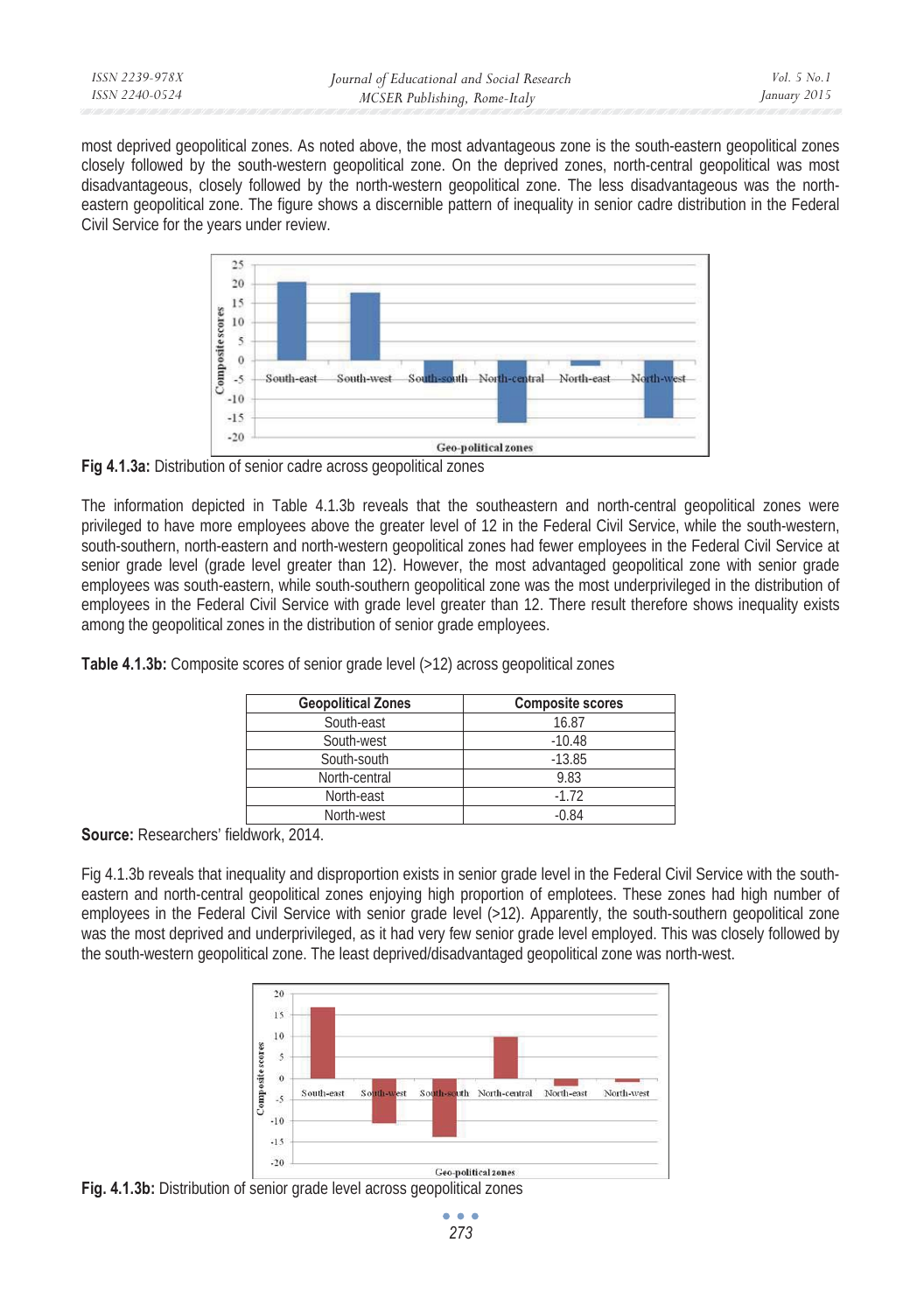#### **5. Discussions**

The study reveals that employees in different cadre are not evenly distributed among the geopolitical zones. The Southeastern geopolitical zone had most senior employees than any other geopolitical zone; this was closely followed by the south-western region; while the remaining geopolitical zones are differentially disadvantaged in comparatively. The present pattern of employment is skewed towards the south, which implies that employment distribution is lopsided (Akintoye and Utang, 2012). The observed pattern of employment distribution may be due to educational advantage which tends to favour employees from the Southern part of Nigeria. Uku 1992 noted that educational facilities are generally believed to be inadequate, and access, limited for many, especially in the Northern part of the country. The study reveals the various geopolitical zones had senior employees in the Federal Civil Service though not at an equal representation, reflecting existing inequality.

 The distribution of grade levels indicates variation among states. There was a steady increase in the percentage of employees with grade level greater than 12. The cadre structure as usual display a varied pattern, as there were more senior cadre employees than junior cadre. The spatial pattern of inequalities in cadre for the period 2008 to 2012 identified privileged and underprivileged states with regard to senior cadre placement. The privileged states were Abia, Akwa Ibom, Anambra, Borno, Edo, Gombe, Imo, Kano, Kwara, Ogun, Ondo, Osun, Oyo, Rivers and Yobe. Bayelsa state was the most deprived of all the deprived states.One important explanation that accounts for Bayelsa state being the most deprived state is the fact that majority of the people in the area prefer to work in the oil companies within their localities other than take up civil service jobs, hence their quota is most times not met. The analysis reveals that Anambra and Kwara states among others had positive scores in all the five time period revealing periods of compounded advantage in cadre placement and distribution in the Federal Civil Service. Thus, the study observed varying pattern of inequality in the distribution of senior cadre employees in the Federal Civil Service within the period under review. This clearly shows that some states are over placed than others, which indeed is a sign of inequality in cadre distribution. It could inferred that the guise of geopolitical collectivity has been employed by some states to appropriate more than their fair share to the disadvantage of their geopolitical colleagues.

In terms of junior cadre distribution in the Federal Civil Service, the study identified Kaduna and Plateau states to have the highest number of employees of junior cadre, while states with low number of employees in the junior cadre included Bauchi, Rivers and Edo. Thus, Borno had the lowest employees at the junior cadre in the Federal Civil Service, probably as a result of minimum entry requirement. In terms of absolute advantage shown as positive scores in all the variables, Kaduna was the state with the most junior employees. There exist relative advantage and disadvantage in the employee distribution of this parameter.

There was some level of disparity and inequality in the distribution of employees above grade level 12 in the federal civil service. It reveals that Imo state was the most privilege because it had the highest number of employees in the Federal Civil Service who were above the grade level 12; while Zamfara and Bayelsa states were the most deprived in terms of the number of employees above the grade level of 12. These states had fewest numbers of employees at that grade level. This disparity in the distribution of employees above grade level 12 in the federal civil service may be due to differences in educational attainments of employees. The analysis reveals varying pattern of inequality and disproportion in the distribution of employees with senior grade level, which calls for concern as some of the deprived or less advantageous states are likely to have quite a number of employees who should be promoted above grade level 12. It therefore indicates some elements of spatial clusters (high and low promotion and cadre placement) in the Federal Civil Service (Le Gallo and Ertur, 2003).

In terms of inequalities among geopolitical zones, the south-eastern was most privileged, while north-central geopolitical zone was the most underprivileged in the distribution of senior cadre officers in the Federal Civil Service. The result therefore shows a high level of inequality in the in senior cadre placement and distribution in the Federal Civil Service. Also, senior grade level (>12), the southeastern geopolitical zones was most advantaged geopolitical zone with senior grade employees, while south-southern geopolitical zone was the most underprivileged in the distribution of employees in the Federal Civil Service with grade level greater than 12. The least deprived/disadvantaged geopolitical zone was north-west. The study generally shows inequality exists among the states and geopolitical zones in the distribution of employees in the Federal Civil Service. Again, this result agrees with the assertion of Akintoye and Utang (2012) that ethno-regional inclination is often exemplified in the distribution of employment. As employment rates appear to vary widely at sub-regional levels**.** 

Observable from the study shows perhaps unintentional or non deliberate recompenses. In the following examples; what a state loses in a junior cadre employment is made up or compensated for in the senior cadre/or senior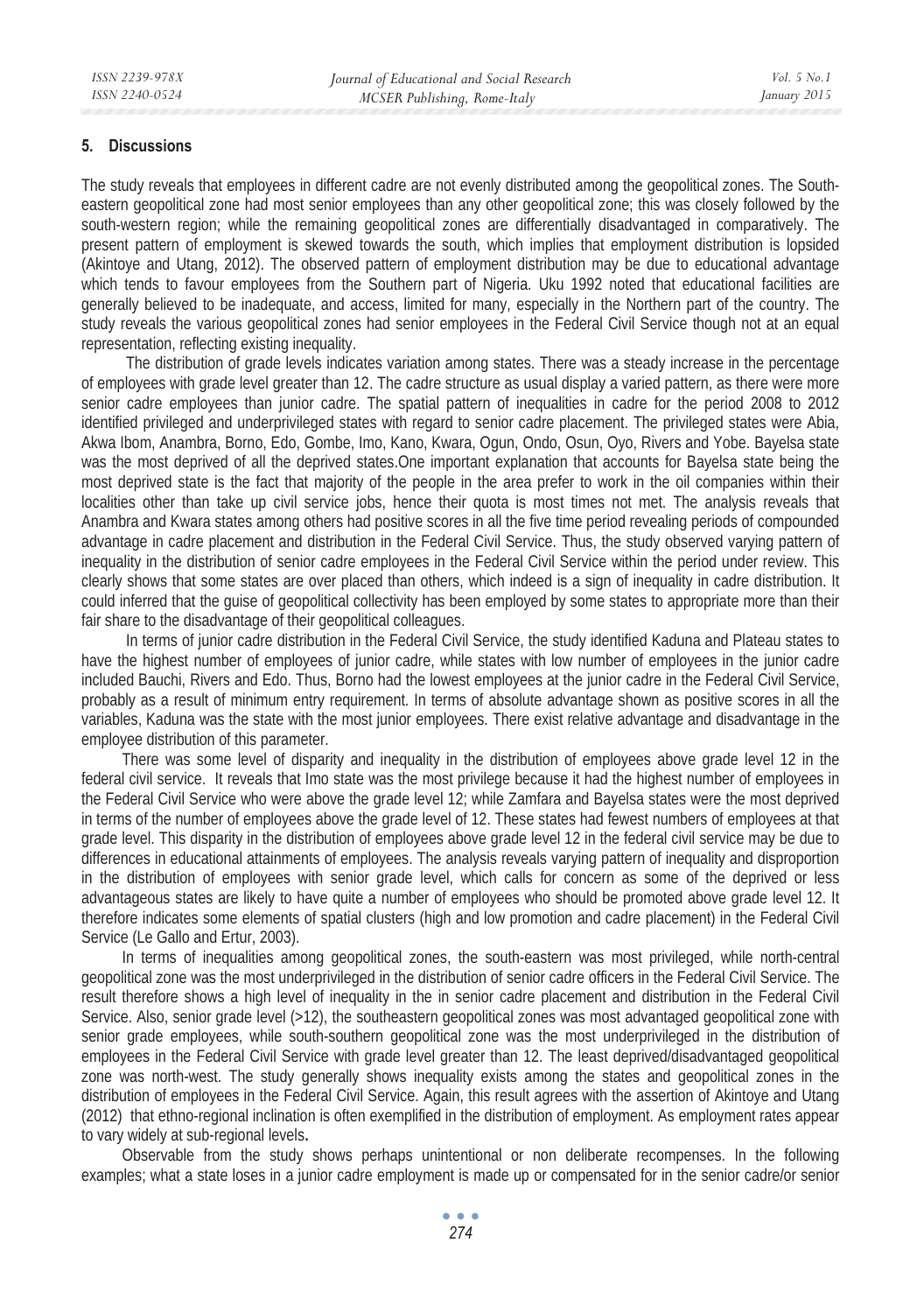grade level and vice versa. Similarly, a geopolitical senior cadre positivity is reversed with low positivity or total negativity in a senior grade level or junior cadre employment as the case may be

In case of consistency in the pattern of geopolitical or state advantages or disadvantages in placement at the federal level employment distribution leaves so much to be desired with the application of quota system, federal character principle and the Federal Character Commission itself.

# **6. Conclusion**

The study has shown that inequality exists in employees' employment and position in the Federal Civil Service. Some states and geopolitical zones are more favoured than others. This is so as some states are observed to enjoy higher positions and representation than others, probably due to educational qualification. The various geopolitical zones had senior employees in the Federal Civil Service, though some states had more representation in the senior cadre than others. The south-eastern and south-western geopolitical zones were privileged to have more employees in the senior cadre, while the south-southern, north-central, north-eastern and north-western geopolitical zones were under-privileged or deprived. The most privileged geopolitical zone was south-eastern, while north-central geopolitical zone was the most underprivileged in the distribution of senior cadre officers in the Federal Civil Service. The North-Central zone was more represented in the lower cadre and South-south was at the middle lower cadre. The North-east and South-east had the lowest employees in the low cadre employee distribution in the Federal Civil Service. The least deprived disadvantaged geopolitical zone was north-west. However, the pattern of employment distribution obverted in this study is not devoid of some elements of ethno-regional preference and predisposition. Based on the findings of this study, the following suggestions are put forward to effectively manage and sustain the essence of the Federal Character Principle:

- $\triangleright$  There is need for the geopolitical arrangement to be legalized and incorporated in to the constitution.
- $\triangleright$  There is also need for a proactive Federal Character Commission in order for it to achieve its set objectives.
- $\triangleright$  The employment quota given to each states and geopolitical zone should be followed during employment, promotion and cadre placement as well as periodic review of employment, promotion and placement.
- $\triangleright$  Females should be given equal treatment and conditions like the male counterpart in employment into the Federal Civil Service mostly in the northern part of the country.
- $\triangleright$  Promotion and cadre placement in the Federal Civil Service should be in accordance with employee's educational attainment.
- $\triangleright$  Ethno-regional predisposition should be tackled to foster the country's national unity. In all time, there should be equal representation between the south and the north.
- ¾ More quota should be given to states like Bayelsa, Ebonyi and geopolitical zones in the Northern part of the country especially North-east and North-west in order to address the inequality in employment distribution in the Federal Civil Service of Nigeria.
- $\triangleright$  Further study is recommended to identify the socio-economic, ethno-religious (cultural) and political factors responsible for the observed pattern of employment distribution in the various geopolitical zones of Nigeria.

## **References**

- Aderamo, A. J. and Aina, O.A. (2011) Spatial Inequalities in Accessibility to Social Amenities in Developing Countries: A Case from Nigeria. Australian Journal of Basic and Applied Sciences, 5(6): 316-322
- Akintoye, O. A. and Utang, P. B (2012) Spatial disparity in employee composition in the oil industry in Nigeria and the implication of the Federal Character Policy, International Journal of Humanities and Social Science, Vol. 2 No. 6: 133-140.
- Akpan, P. A. (2000). Spatial Inequality in Nigeria Development. The case of Akwa Ibom State. African Journal of Development Studies. 2(1 and 2) pp 78 – 86.
- Annim, S. K & Mariwah, S & Sebu, J. 2012. "Spatial inequality and household poverty in Ghana," Economic Systems, Elsevier, vol. 36(4): 487-505.
- Antai, D. (2011). Regional Inequalities in under–5 Mortality in Nigeria: A Population- Based Analysis of Individual and Community Level Determinants. Population Health Metrics , 9(6),1- 10
- Le Gallo, J. and Ertur, C. (2003) Exploratory spatial data analysis of the distribution of regional per capita GDP in Europe, 1980–1995. *Papers in Regional Science*, 82: 175–201.
- Mabogunje, A. L. (1974) "Urbanization and Regional Irregularities", in I.S Thomas, (ED) Proceedings of the commission on Regional Aspects of Development of the International Geographical Union (I.G.U). 11
- Mancini, L. (2009), 'Comparative Trends in Ethno-Regional Inequalities in Ghana and Nigeria: Evidence from Demographic and Health Surveys', CRISE Working Paper, 72:1 – 24